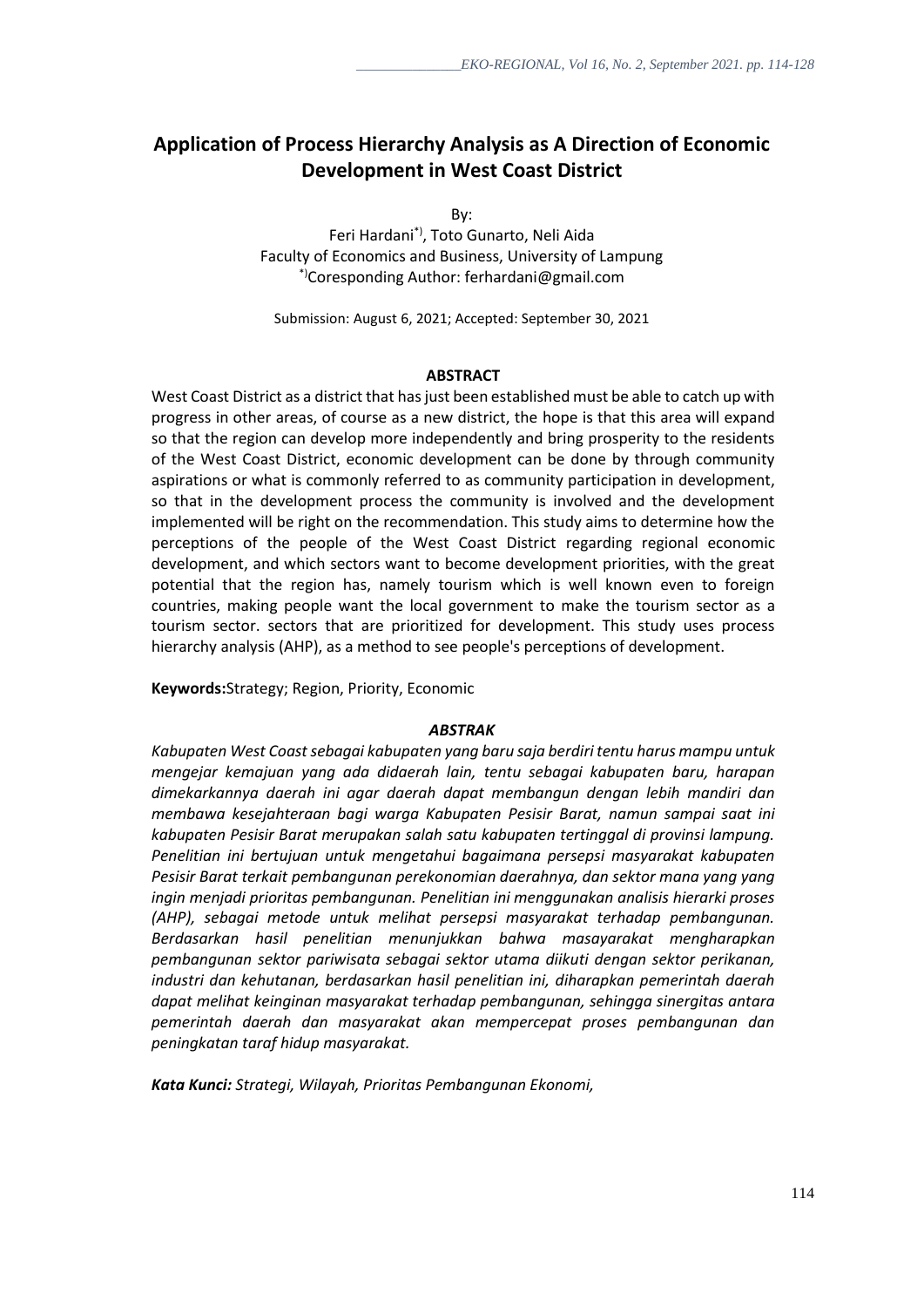# **INTRODUCTION**

According to the Ministry of Villages, Development of Disadvantaged Regions, and Transmigration, there are 2 types of regions, namely disadvantaged areas and areas that are not left behind or developing, underdeveloped areas are districts that are relatively underdeveloped compared to other regions on a national scale, and have relatively underdeveloped populations

Presidential Regulation Number 63 of 2020 concerning the Determination of Disadvantaged Regions for 2020-2024 states, underdeveloped areas are districts whose territories and communities are less developed than other regions on a national scale. According to the presidential regulation, the determination of underdeveloped regions by the government is carried out every five years nationally based on criteria, indicators, and sub-indicators of lagging regions. President Joko Widodo (Jokowi) has determined that West Coast District is the only underdeveloped area in Lampung Province. President Jokowi has signed Presidential Regulation (Perpres) No. 63 of 2020 concerning the determination of the Disadvantaged Regions for 2020-2024.

From Presidential Regulation (Perpres) No. 63 of 2020, apart from the West Coast District, there are 62 regions that are also designated as underdeveloped areas in Indonesia. The West Coast District has a lot of potential to advance its regional economy, such as tourism, agriculture, fisheries, and forestry. The following shows the economic structure of the West Coast District through GRDP data.

Table 1. Gross Regional Domestic Product (GDP) at Constant Prices (ADHK) 2010 Series by West Coast Business Field 2016-2020 (Billion Rupiah) Year

|                | Sector                                       | Year    |         |         |         |         |
|----------------|----------------------------------------------|---------|---------|---------|---------|---------|
| No             |                                              | 2016    | 2017    | 2018    | 2019    | 2020    |
| A              | Agriculture, Forestry and Fisheries          | 1399.12 | 1443.17 | 1486.37 | 1507.06 | 1507.16 |
| B              | Mining and excavation                        | 136.17  | 149.74  | 161.22  | 170.48  | 166.24  |
| C              | Processing industry                          | 141.81  | 144.94  | 147.17  | 145.23  | 126.99  |
| D              | Procurement of Electricity, Gas              | 0.29    | 0.37    | 0.44    | 0.55    | 0.58    |
| E              | <b>Water Supply</b>                          | 1.33    | 1.33    | 1.41    | 1.44    | 1.51    |
| F              | Construction                                 | 135.58  | 155.14  | 176.62  | 226.95  | 222.35  |
| G              | Wholesale Trade and Vehicle Repair           | 313.63  | 335.63  | 362.01  | 396.09  | 380.44  |
| H              | <b>Transportation and Warehousing</b>        | 26.73   | 28.54   | 30.38   | 32.66   | 31,12   |
|                | Information and Communication                | 38.51   | 42.37   | 46.53   | 51.33   | 48.97   |
| J              | Provision of Accommodation and               | 56.7    | 63.39   | 68.87   | 72.82   | 79.14   |
|                | Food and Drink                               |         |         |         |         |         |
| К              | <b>Financial Services</b>                    | 39.4    | 40.94   | 41.86   | 43.11   | 43.23   |
| L              | <b>Real Estate</b>                           | 101.08  | 108.39  | 115.06  | 122.25  | 117.61  |
| M <sub>N</sub> | <b>Company Services</b>                      | 3.56    | 3.81    | 3.96    | 4.29    | 4.22    |
| O              | Government Administration and                | 117.59  | 125.7   | 136.8   | 148.47  | 150.46  |
|                | Others                                       |         |         |         |         |         |
| P              | <b>Education Services</b>                    | 89.54   | 94.2    | 102.62  | 111.35  | 115.9   |
| Q              | <b>Health Services and Social Activities</b> | 28.24   | 29.88   | 32.33   | 35.11   | 38.45   |
| R, S, T, U     | Other services                               | 25.27   | 28.42   | 31.25   | 33.81   | 32.29   |
|                | <b>Gross Regional Domestic Product</b>       | 2654.54 | 2795.95 | 2944.88 | 3103    | 3066,66 |

Source: BPS West Coast District

Based on the data in the table above, it can be seen that the economic structure of the west coast district is dominated by the agricultural sector, based on presidential regulation number 63 of 2020 concerning the determination of underdeveloped areas 2020-2025 west coast districts are included in the list of disadvantaged areas in Indonesia, underdeveloped areas are districts whose regions and communities are less developed than other regions on a national scale. As an underdeveloped area, of course there are several things that must be improved and improved.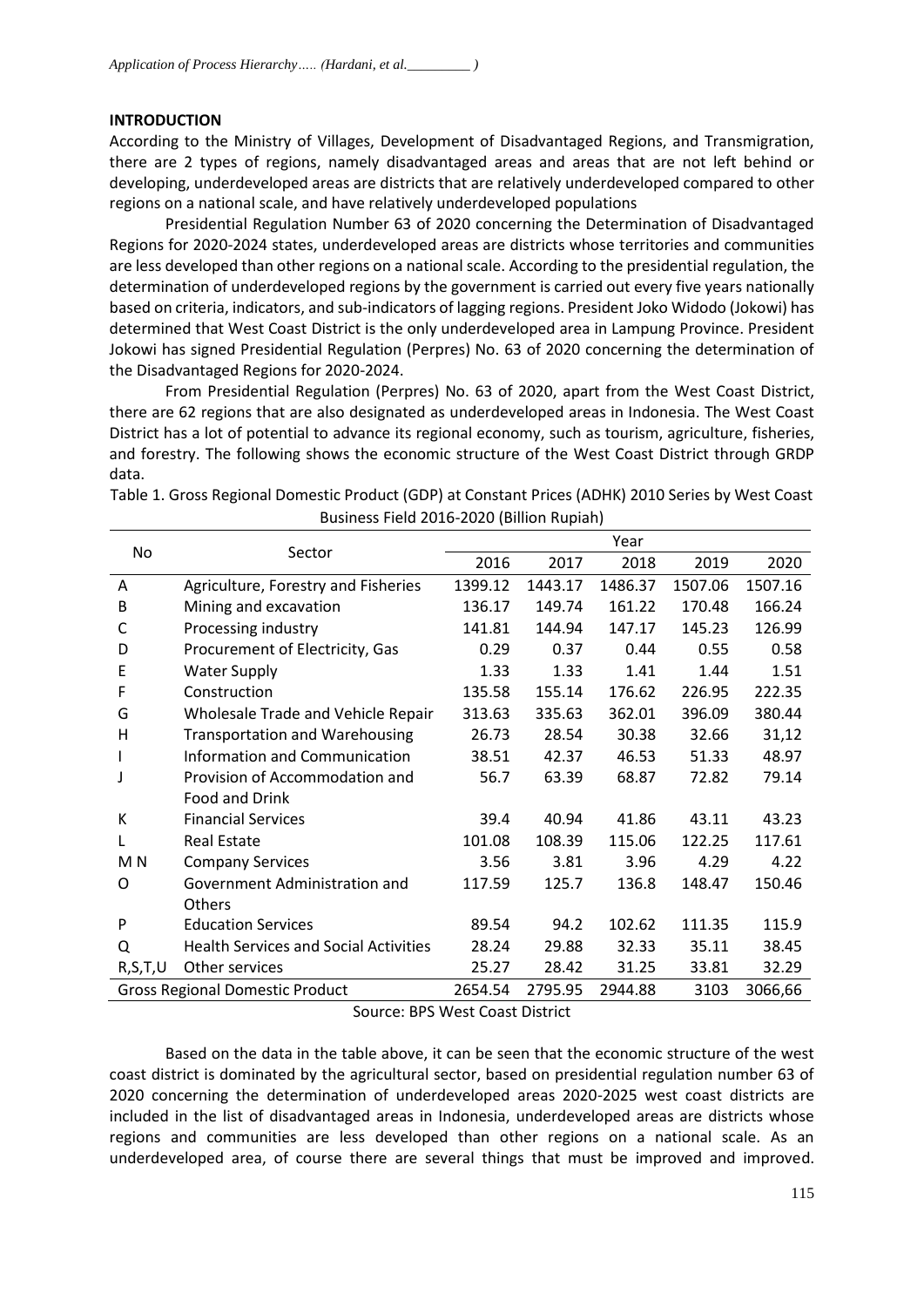Underdeveloped areas are determined based on criteria, including the community economy, based on this, economic development and development is needed, the role of the community is needed in economic development,

Economic growth can have a positive impact on poverty reduction if the economic growth that occurs is in favor of the poor. Economic growth is a necessary condition for poverty reduction, while the sufficient condition is that economic growth must be effective in reducing poverty. This means that growth should spread across every income group, including the poor (growth with equity). Directly, this means that growth needs to be ensured in sectors where the poor work (agriculture or laborintensive sectors). As for indirectly, it means that a government that is quite effective in redistributing the benefits of growth is needed. (Siregar 2006),



Source: BPS Lampung Province

Figure 1. The Open Unemployment Rate in West Coast District 2015-2020

community participation for successful development emerged because of a shift in development orientation from the capital investment growth model developed in the 60s to the people centered basic needs approach orientation in the 70s. The change in development orientation stems from the fact that the poor in economic development are not raised much in the progress of development. In practice, community participation in development activities occurs not because of the voluntary basis of the community itself, but because it is forced through mobilization. (Zamor, 1985), based on this theory, this research would be appropriate to involve the community in the development process.

Regional economic development is a process in which local governments and communities manage existing resources and form a partnership pattern between local governments and the private sector to create new jobs and stimulate the development of economic activity (economic growth) in the region. (Arsyad, 1999). The success of development in the region is very dependent on the potential it has, as well as the management of that potential. For this reason, regions are required to always improve their capabilities in managing their regional potential. Based on Law no. 23 of 2014 concerning Regional Government, regional governments have broader authority to regulate and manage various government administration affairs for the interests and welfare of the local community concerned.

To realize the goals of regional development, it is necessary to have cooperation and synergy between the government, the community, the private business world. Governments with limited budgets need support from the public and private entrepreneurs. This condition applies at all levels of government, both central and regional, including the West Coast District Government.

Variations in the implementation of development conceptually recognize several approaches, including (a) a top-down social development approach, (b) a community-based resource management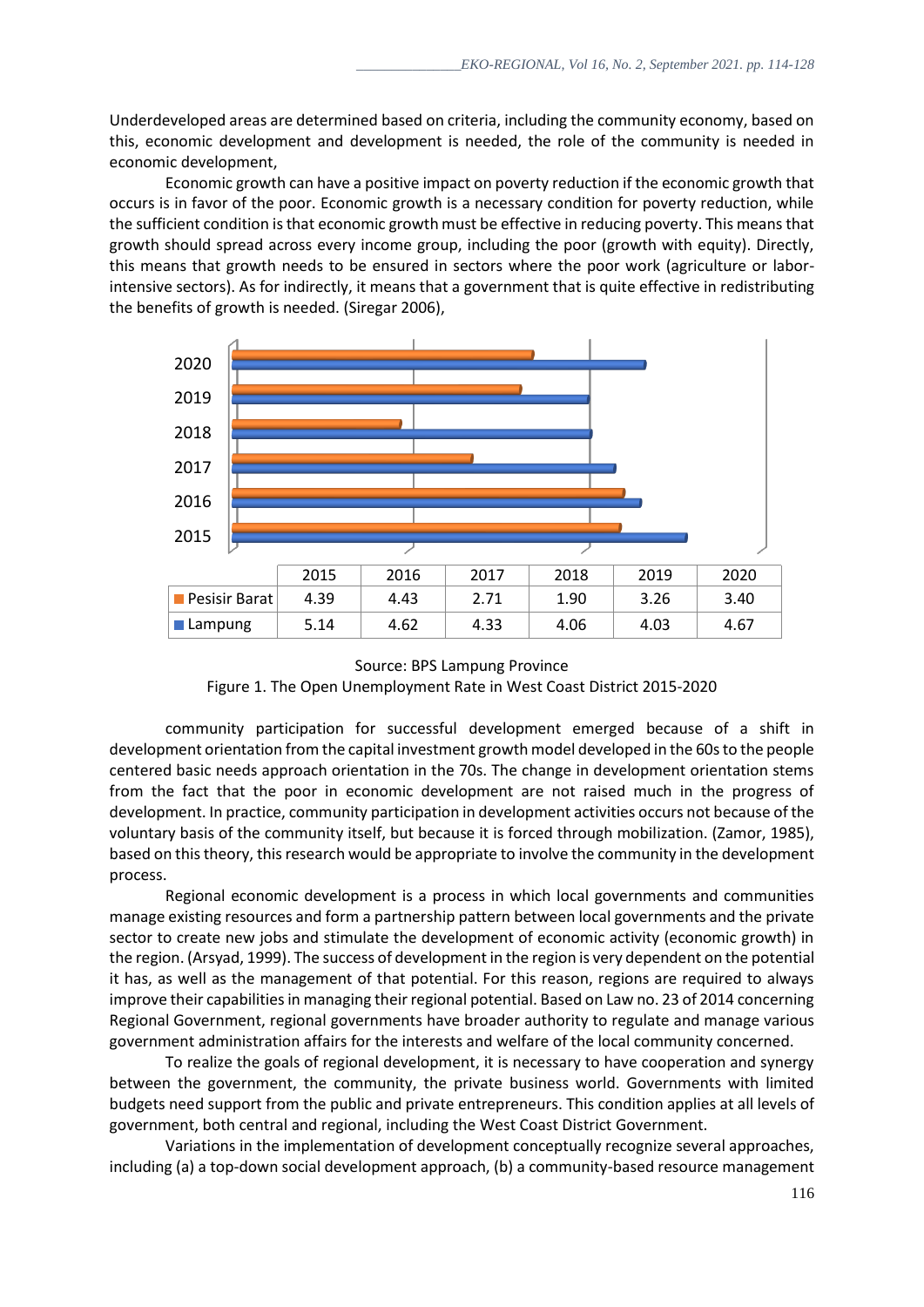approach to social development, (c) a regional approach with integrated multi-sectoral targets, (d) social development approach by involving NGOs, (e) resource mobilization approach through stimulation from the center, see Tjokrowinoto, Politics of Development, Op.Cit. pages 42-53.

In the modern era like today, community participation in regional development, especially in the economic sector can be done, either voluntarily or by making a system. are expected to be able to answer which sectors are desired to be developed and are expected to be able to support people's lives and have an impact on welfare.

Agricultural Subsector Development Strategy in Bogor District by Using the Analytical Hierarchy Process (AHP) Method (Ramadhan, 2017). This determination aims to determine the leading sectors in Bogor District, determine changes in the economic sector in Bogor District, and determine sector priorities to be developed in Bogor District.

Industrial Development Planning Strategy Based on Regional Leading Products, Study at the Industry and Trade Office of Blitar District (Pradigda, 2016). This study aims to determine the superior product that is prioritized or called the priority superior product in Blitar District, which is the location for its development. The analytical methods used in this research are shift-share analysis and Analytical Hierarchy Process (AHP),

Analysis of development strategies for underdeveloped areas as an effort to accelerate economic development In the west coast district (Agustin, 2020), this study uses a SWOT analysis tool, based on this research the main strength of West Coast District is an area with great potential as tourism, the main weakness of West Coast District indicated by the strategic factors of community poverty, the main opportunity for West Coast District is the rapid development of technology, which is the main threat to West Coast District is prone to natural disasters.

Based on previous research, this research was conducted to see how the perception of the people of the West Coast District is related to the economic sector that will be developed in the West Coast District. Research conducted by Erlin Agustin in 2020, the development strategy of the West Coast District area is carried out by improving the quality of infrastructure, and marketing potential, so this research will further refine the economic development strategy in the West Coast District. regarding the development of the economic sector, what is desired for the development process to be prioritized.

#### **METHODS**

This research is a descriptive analysis research. To answer the purpose of this research, the writer will use process hierarchy analysis, the Analytical Hierarchy Process (AHP) was first developed by Thomas Lorie Saaty from Wharton Business School in the 1970s, which is used to find ranking or order of priority of various alternatives in solving a problem. The advantage of this AHP is its ability when faced with complex or framed situations where there is little statistical information about the problem at hand. Existing data are only qualitative in nature based on perception, experience, or intuition. So, the problem can be felt and observed, but the completeness of the numerical data does not support it to be modeled quantitatively. (Suyono & Mukti, 2009).

In the Process Hierarchy Analysis (AHP) method using a scale for assessment, the scale used is 1 = Goals are equally important with each other, 3 = Goals are slightly more important (somewhat strong) than other goals, 5 = Goals are one are more important (stronger importance) than other goals,  $7$  = One goal is very important than the other goals,  $9$  = One goal is extreme in importance than the other goals, 2,4,6,8 = Middle value between two values rating score above.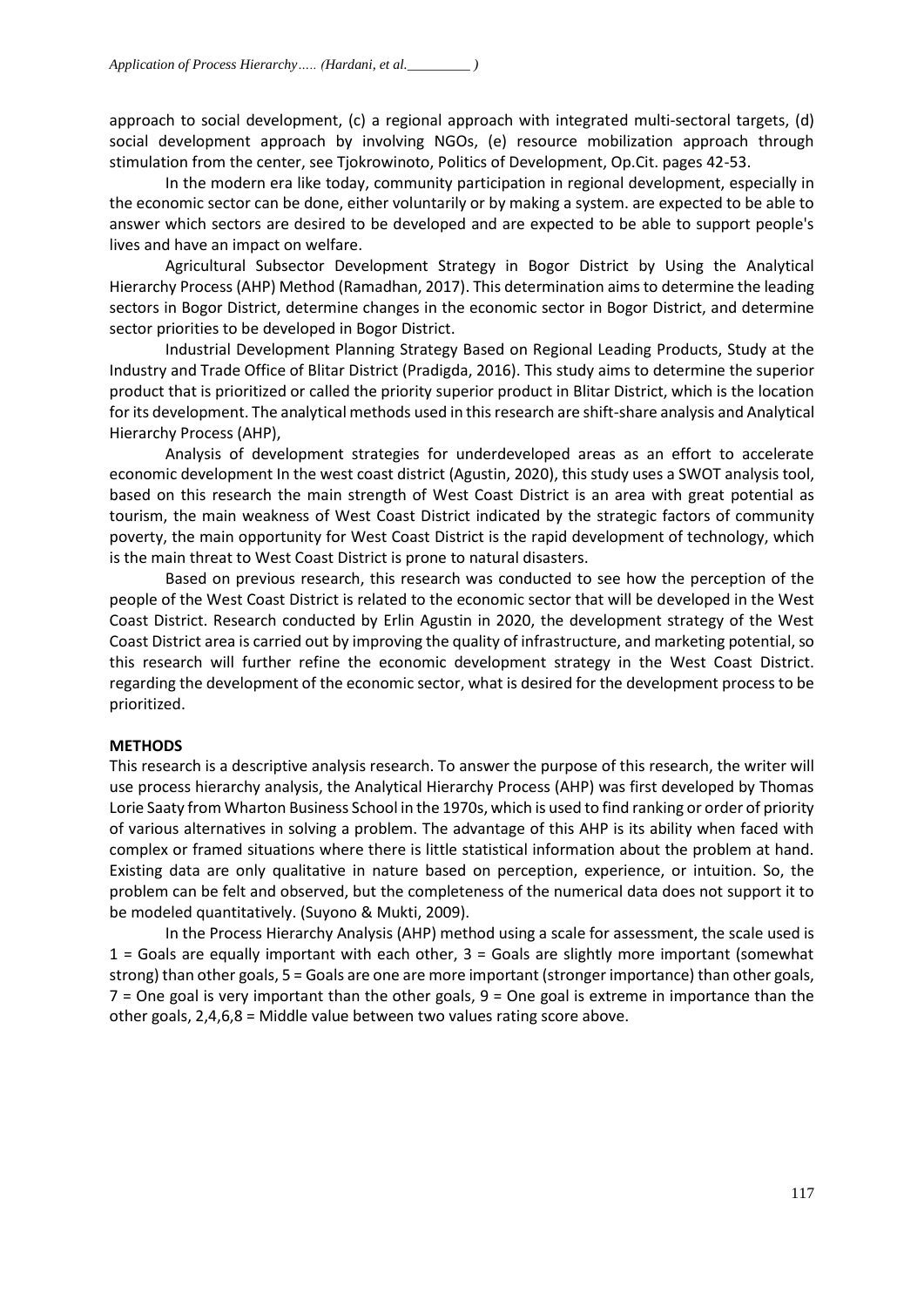

Figure 2. Structure of Process Hierarchy Analysis. 2

In the Process Hierarchy Analysis there is a pairwise comparison against a specified criterion. The comparison is transformed in the form of a matrix known as a comparison matrix (pairwise comparison). For example, there are n objects denoted by (A1, A2, …, An) which will be assessed based on their importance. This matrix is illustrated in the following table.

|                | Α1       | A2              | An              |
|----------------|----------|-----------------|-----------------|
| A <sub>1</sub> | $a_{11}$ | a <sub>12</sub> | a1n             |
| A <sub>2</sub> | $a_{21}$ | $a_{22}$        | a <sub>2n</sub> |
|                |          |                 |                 |
| An             | am1      | am2             | a <sub>mn</sub> |

The sample is part of a population that will represent the object of research. The method or technique used in this research is purposive sampling. Purposive sampling is a technique for determining research samples with certain considerations aimed at making the resulting data more representative. (Sugiyono, 2012:126), The following are the criteria for determining purposive sampling.

| Table 3. Respondent Criteria |                                                         |                                                                                                                                                                      |  |  |
|------------------------------|---------------------------------------------------------|----------------------------------------------------------------------------------------------------------------------------------------------------------------------|--|--|
| No                           | Respondent                                              | Criteria                                                                                                                                                             |  |  |
| 1                            | Local Government<br>(Department<br>related to industry) | Holding positions related to industrial products<br>a.<br>Experience in position minimum five years<br>b.<br>Control field planning and industrial development<br>C. |  |  |
| 2                            | Private (KADIN)                                         | Manager at regional business association<br>a.<br>In charge of MSME<br>b.<br>Minimum five years work experience<br>$c_{\cdot}$                                       |  |  |
| 3                            | Public                                                  | Has been in the MSME sector<br>a.<br>Have been in the industrial or environmental field<br>b.                                                                        |  |  |

As well as the public represented by the community engaged in the MSME sector as many as 3 people. Total respondents are 42 respondents

AHP is a decision support model developed by Thomas L. Saaty. The characteristic of this analysis is to use a hierarchy that describes the problem in a single unit into simpler elements. The hierarchy in this analysis is divided into goals, scenarios, goals, and strategies. AHP is a mathematical decision-making technique by considering both qualitative and quantitative aspects.

AHP is a concept for multicriteria-based decision making. Several criteria are compared with each other (level of importance) is the main emphasis on this AHP concept (Nugeraha 2017:114). In AHP, what is measured is the consistency ratio by looking at the consistency index. The expected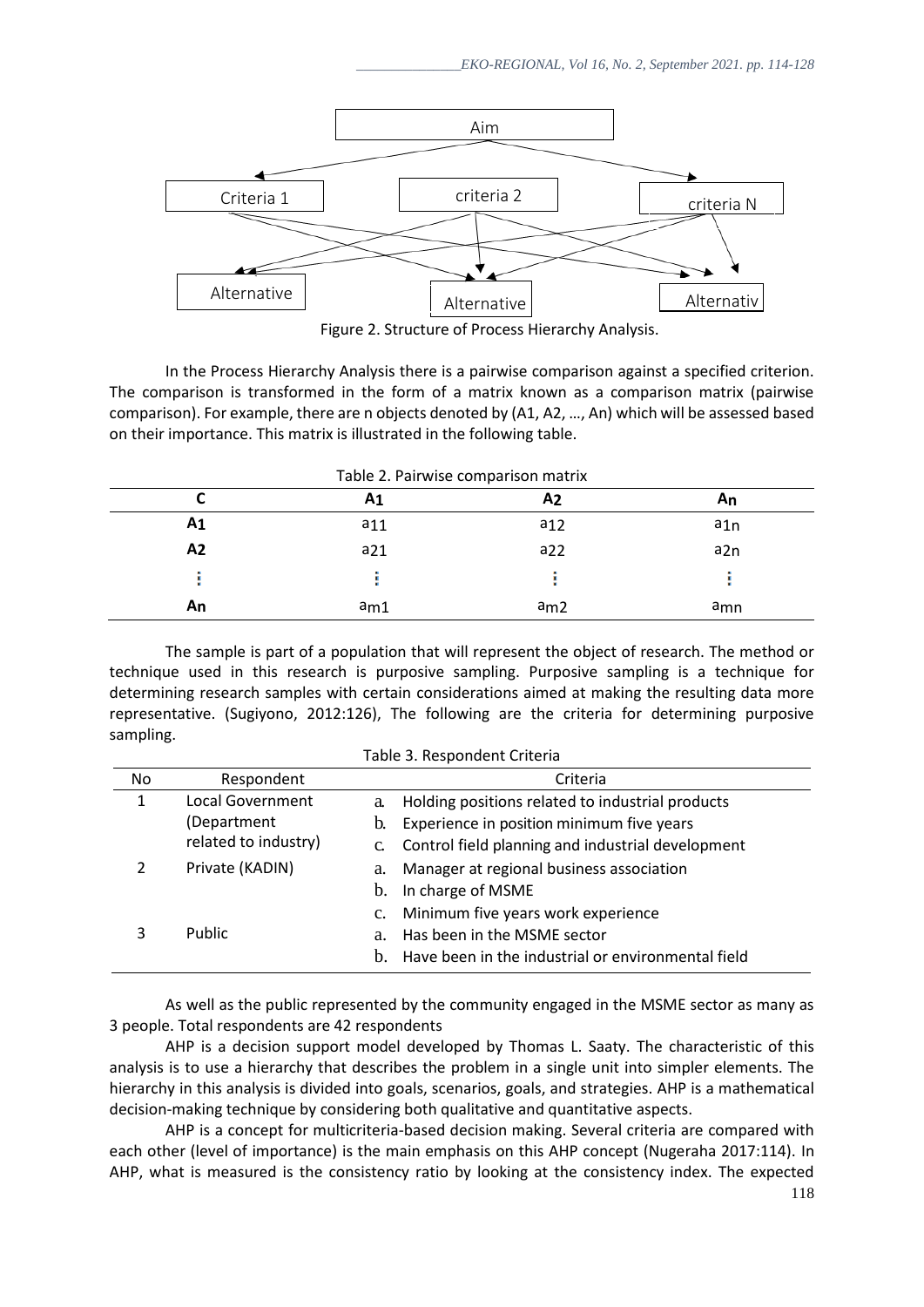consistency is near perfect to produce a decision that is close to valid. Thus, this study did not test the validity or reliability of the AHP questionnaire because AHP tolerates inconsistency. AHP is measured by the Consistency Index (CI) and Consistency Ratio (CR) with the following description: Count *Consistency Index* (CI) with the formula:

CI = (π max-n)/(n-1)

Where:

n : number of elements Calculating the Consistency Ratio (CR) with the formula:

 $CR = CI/IR$ 

# Where:

CR : Consistency ratio

CI : Consistency Index

IR : Index Random Consistency

In general, a certain level of consistency is needed in determining priorities to obtain valid results. For this reason, in AHP, the CR value should not be more than 10% or 0.1. Then in processing the results of the AHP questionnaire, it will be carried out using the Expert Choice 11 application. The basic principles in the AHP calculation are:

Decomposition At this stage, the problem to be studied is divided into a hierarchy. The goal is to define the problem from the general to the specific. The hierarchical structure serves to compare the objectives, criteria, and alternative levels. The top level of the hierarchy is the goal of solving a problem that has only one element. The next stage has several elements as criteria, each of which can be compared with one another, and the differences are not too big. If the difference is too large, then a new level must be created. The form of the decomposition structure is:

First tier : Decision goal (Goal)

Second level : Criteria

Third tier : Alternative

The consistency ratio by looking at the consistency index is the thing that is measured in the hierarchical analysis of the process, the expected consistency is near perfect to produce a decision that is close to valid. AHP is measured by Consistency Index (CI) and Consistency Ratio (CR). The preparation of the process hierarchy analysis diagram is shown in the following figure.



Figure 3 Process Hierarchy Analysis Matrix

Based on the figure above, a process hierarchy analysis matrix can be compiled in this study, the following is a process hierarchy analysis matrix that has been compiled in this study.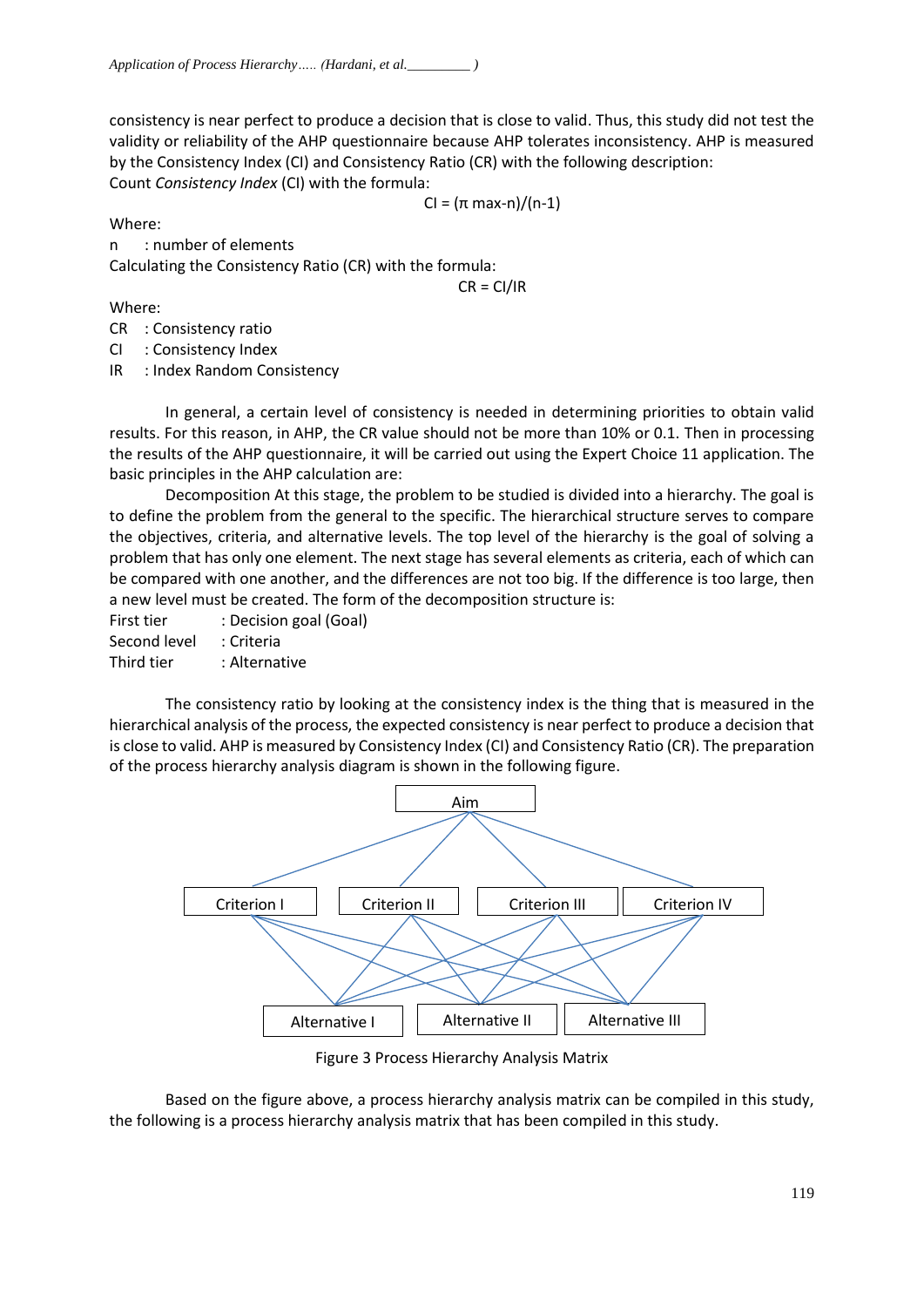

Comparative judgment is often also referred to as criteria or alternative assessment. At this stage, a pairwise comparison of all elements in the hierarchy will be made, with the aim of generating a scale of importance for each element. The assessment carried out will produce a number which will later be compared to produce a priority. The number scale used is one to nine which is then compiled to obtain pairwise comparisons. The comparison scale used is:

| Table 4. AHP Comparison Scale |                                                                      |  |  |
|-------------------------------|----------------------------------------------------------------------|--|--|
| Scale                         | Information                                                          |  |  |
| 1                             | One goal with another is just as important                           |  |  |
| 3                             | One goal is a little more important (somewhat strong) than the other |  |  |
| 5.                            | One goal is more important (stronger importance) than the other      |  |  |
|                               | One goal is more important than the other                            |  |  |
| 9                             | One extreme goal is more important than the other goal               |  |  |
| 2,4,6,8                       | The middle value between the two assessment scores above             |  |  |

#### **RESULTS AND DISCUSSIONS**

The first level is to determine the level of importance between each criterion objective based on the results of the analysis that has been carried out, the level of importance obtained is presented in the following table.

|    |                     | $18000$ and $21100000$ and $2110000$ and $210000$ and $20000$ and $20000$ and $21000$ and $21000$ |            |
|----|---------------------|---------------------------------------------------------------------------------------------------|------------|
| No | Criteria            | <b>Priority Vector</b>                                                                            | Weight (%) |
|    | Market Availability | 0.316                                                                                             | 31.6       |
|    | Employment          | 0.441                                                                                             | 44.1       |
|    | Capital             | 0.243                                                                                             | 24.3       |
|    |                     |                                                                                                   |            |

Table 5. Results of Weight Calculation Objectives of Process Hierarchy Analysis (AHP)

Consistency Ratio (CR) = 0.0021

Source: AHP Output, 2021

Table 5 shows the results of the calculation of the objective weighting of the process hierarchy analysis (AHP). based on the calculation results obtained the value of Consistency Ratio (CR) = 0.0021 which is less than 0.10. This shows that the pairwise comparison matrix between criteria is consistent. Then, to determine which sub-sectors will be prioritized from the economic sector, the most important criteria objectives to use are market availability with a weighted value of 31.6%, then employment with a weighted value of 44.1% and the objective of capital criteria with a weighted value of 24.3%.

This is in accordance with Meilani's research entitled analysis of labor absorption in the city of Magelang with the process hierarchy analysis (AHP) method (2014), showing that the use of AHP can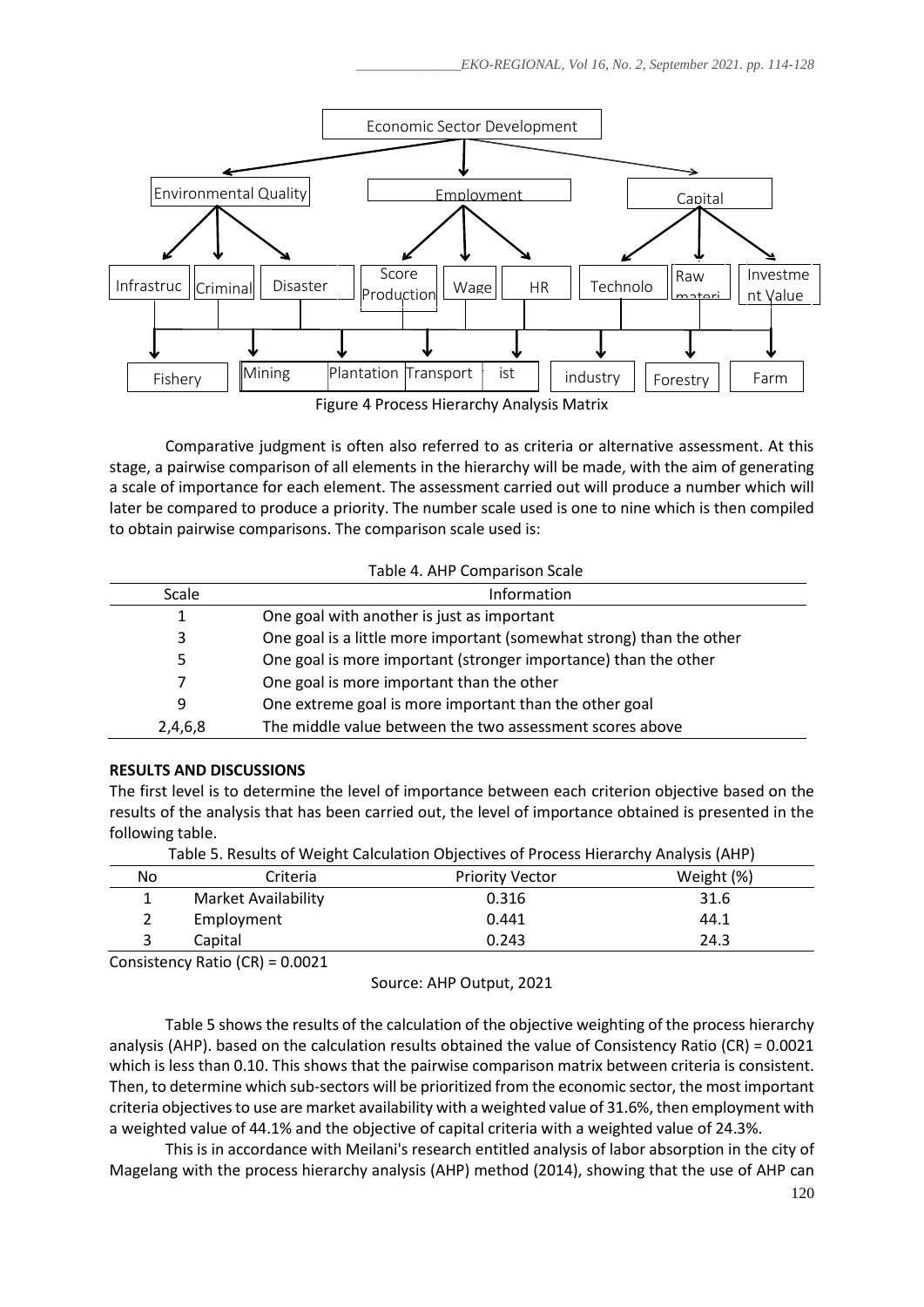be applied to see strategies that can be used to solve unemployment problems. In this study, primary data is used as policy formulation in the Process Hierarchy Analysis (AHP) obtained from keypersons, including determining criteria in order to achieve the goal of reducing unemployment, determining in the selection of alternative programs that can be taken to reduce unemployment.

The next step is the Determination of Priority Subsector Determination with Criteria, based on the results of the analysis that has been carried out, the results obtained are shown in the following table:

|     |                                                     | Table 6. Results of the Calculation of Interest Weights Market Availability Criteria |            |
|-----|-----------------------------------------------------|--------------------------------------------------------------------------------------|------------|
| No  | Criteria                                            | <b>Priority Vector</b>                                                               | Weight (%) |
|     | Infrastructure                                      | 0.321                                                                                | 32.1       |
|     | Criminal                                            | $0.401*$                                                                             | 40.1       |
| 3   | <b>Disaster</b>                                     | 0.278                                                                                | 27.8       |
| - - | $\sim$ $\sim$ $\sim$<br>$\sim$ $\sim$ $\sim$ $\sim$ |                                                                                      |            |

Table 6. Results of the Calculation of Interest Weights Market Availability Criteria

Consistency Ratio (CR) = 0.00336

Source: AHP Output, 2021

Table 6 shows the results of the calculation of the weight of the market availability criteria. The calculation results obtained the Consistency Ratio (CR) = 0.00336 which is less than 0.10, this indicates that the pairwise comparison matrix between sub-criteria for sub-sector growth is consistent. Then, the sub-criteria that has the largest priority vector is the security sub-criteria with a priority vector of 0.401 or if it is weighted by 40.1%, then Infrastructure with a priority vector of 0.321 or if it is weighted by 32.1%, and the last is Price with priority vector of 0.278 or if it is weighted by 27.8%.

Labor absorption is the number of jobs that have been filled, which is reflected in the large number of working people. The working population is absorbed and scattered in various sectors of the economy. The absorption of the working population is caused by the demand for labor. In this study, people's perceptions related to the economic sector by considering the criteria for employment with sub-criteria for production value, wages, and human resources.

| Table 7. Calculation of Interest Weight Calculation of Labor Absorption Criteria |  |  |
|----------------------------------------------------------------------------------|--|--|
|----------------------------------------------------------------------------------|--|--|

| 0.256    | 25.6    |
|----------|---------|
|          |         |
| 0.197    | 19.7    |
| $0.547*$ | $54.7*$ |
|          |         |

Consistency Ratio (CR) = 0.00097

Source: AHP Output, 2021

Table 7 shows the results of the calculation of the weight of interest in the criteria for labor absorption. The calculation results obtained the Consistency Ratio (CR) = 0.00097 which is less than 0.10, this indicates that the pairwise comparison matrix between the sub-criteria for employment is consistent. Then, the sub-criteria that has the largest priority vector is the HR sub-criteria with a priority vector of 0.547 or if it is weighted by 54.7%, then the value of production facilities with a priority vector is 0.256 or if it is weighted by 25.6%, and lastly is wages with priority vector of 0.197 or if weighted by 19.7%.

Table 8. Calculation Result of Interest Weight of Capital Criteria

| No | Criteria                | <b>Priority Vector</b> | Weight (%) |
|----|-------------------------|------------------------|------------|
| T  | <b>Technology</b>       | 0.311                  | 31.1       |
|    | Raw material            | 0.433                  | 43.3       |
|    | <b>Investment Value</b> | $0.256*$               | $25.6*$    |
|    | $   -$<br>-------       |                        |            |

Consistency Ratio (CR) = 0.00766

Source: AHP Output, 2021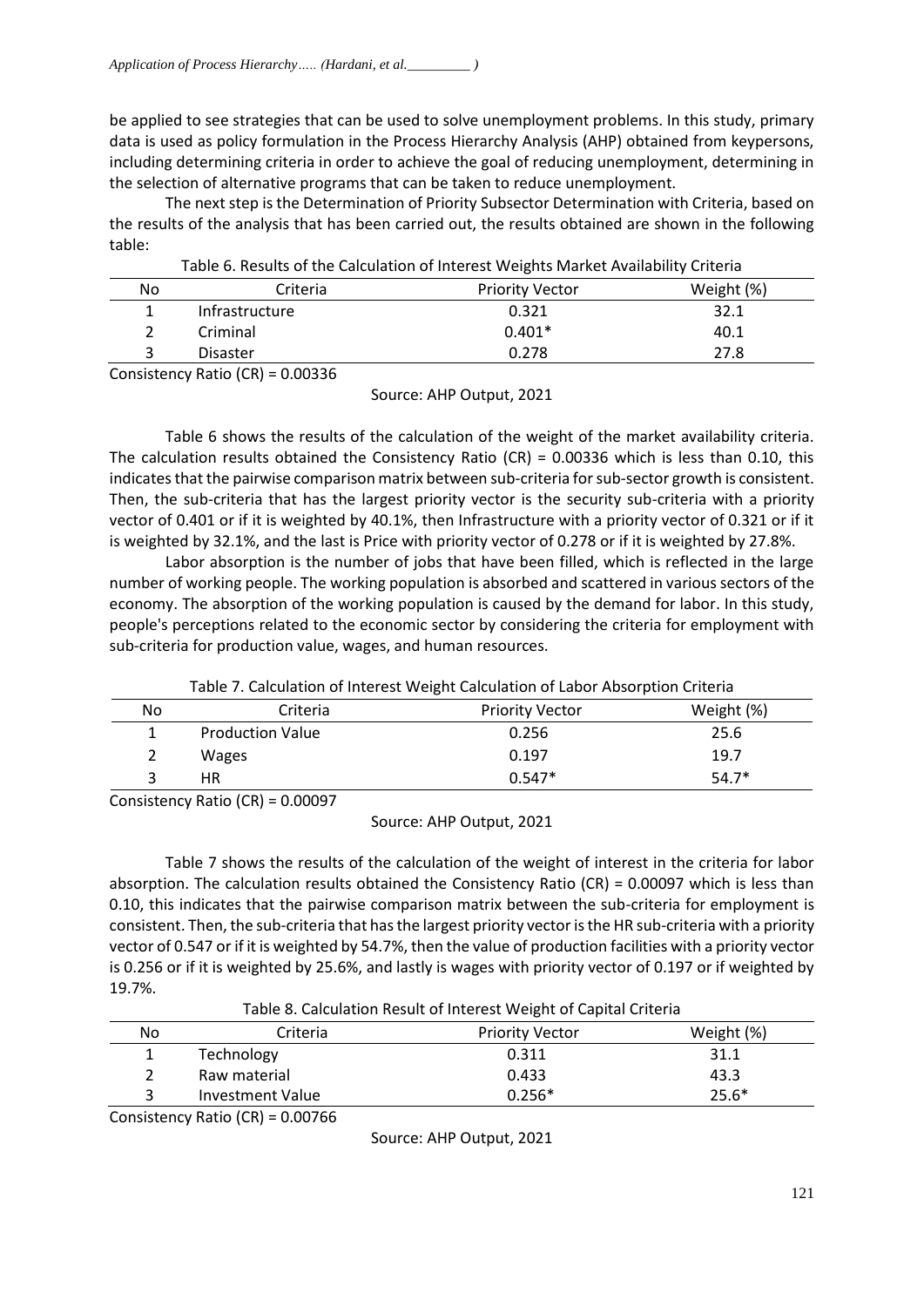Table 8 shows the results of the calculation of the weight of the capital criteria. The calculation results obtained the Consistency Ratio (CR) = 0.00766 which is less than 0.10, this indicates that the pairwise comparison matrix between the sub-criteria for increasing competitiveness is consistent. Then, the sub-criteria that has the largest priority vector is the raw material sub-criteria of 0.433 or if it is weighted by 43.3%, then technology with priority vector is 0.311 or if it is weighted by 31.1%, and Investment Value with priority vector is 0.256 or if weighted by 25.6%.

After determining the weight of the criteria in determining the priority sub-sector with criteria, the next step is to use the weight of the criteria (Infrastructure, security, prices, production facilities, wages, human resources, technology, raw materials, investment value) to determine alternative economic priority sub-sectors in West Coast District. These criteria will be used to select the priority sub-sectors of the economy, namely Fisheries, Mining, Plantations, Transportation, Tourism, Industry, Forestry, Livestock. The results of the estimated data are shown in the following table:

The role of infrastructure in the production process as well as in supporting the distribution of economic commodities is very important. Telecommunications, electricity, and water are very important elements in the production process of economic sectors such as trade, industry, and agriculture.

| 11111 d. d. uu uu uu u |                       |                        |            |      |
|------------------------|-----------------------|------------------------|------------|------|
| No                     | Alternative Subsector | <b>Priority Vector</b> | Weight (%) | Rank |
|                        | Fishery               | 0.160                  | 16.0       |      |
| 2                      | Mining                | 0.050                  | 5.0        | 8    |
| 3                      | Plantation            | 0.080                  | 8.0        | 3    |
| 4                      | Transport             | 0.070                  | 7.0        |      |
| 5                      | Tourist               | 0.350                  | 35.0       | 1    |
| 6                      | Industry              | 0.080                  | 8.0        | 6    |
|                        | Forestry              | 0.100                  | 12.0       | 5    |
| 8                      | farm                  | 0.110                  | 10.0       | 4    |

Table 9. Results of The Calculation of Interests In The Processing Industry Subsector Criteria For Infrastructure

Consistency Ratio (CR) = 0.00822

Table 9 shows the results of the calculation of the weighting of interests in the processing industry sub-sector infrastructure criteria. From the calculation results, the CR value of the comparison between the criteria for raw materials and alternative sub-sectors is less than 0.1, which is 0.00822. This shows that the pairwise comparison matrix between alternatives is consistent. Then the highest priority alternative for tourism criteria is obtained with a Priority Vector value of 0.350 or if it is weighted by 35%.

Community Security and Order is a dynamic condition of society as one of the prerequisites for the implementation of the national development process in the context of achieving national goals marked by ensuring security, order and law enforcement, as well as the establishment of peace, which contains the ability to foster and develop the potential and strength of the community in preventing , prevent, and overcome all forms of law violations and other forms of disturbance that can disturb the public.

| No | <b>Alternative Subsector</b> | <b>Priority Vector</b> | Weight (%) | Rank |
|----|------------------------------|------------------------|------------|------|
| 1  | Fishery                      | 0.160                  | 16         |      |
|    | Mining                       | 0.050                  |            | 8    |
| 3  | Plantation                   | 0.080                  | 8          | 3    |
| 4  | Transport                    | 0.070                  |            |      |
| 5  | Tourist                      | 0.350                  | 35         |      |
| 6  | Industry                     | 0.080                  | 8          | 6    |
|    | Forestry                     | 0.110                  | 11         |      |

Source: AHP Output, 2021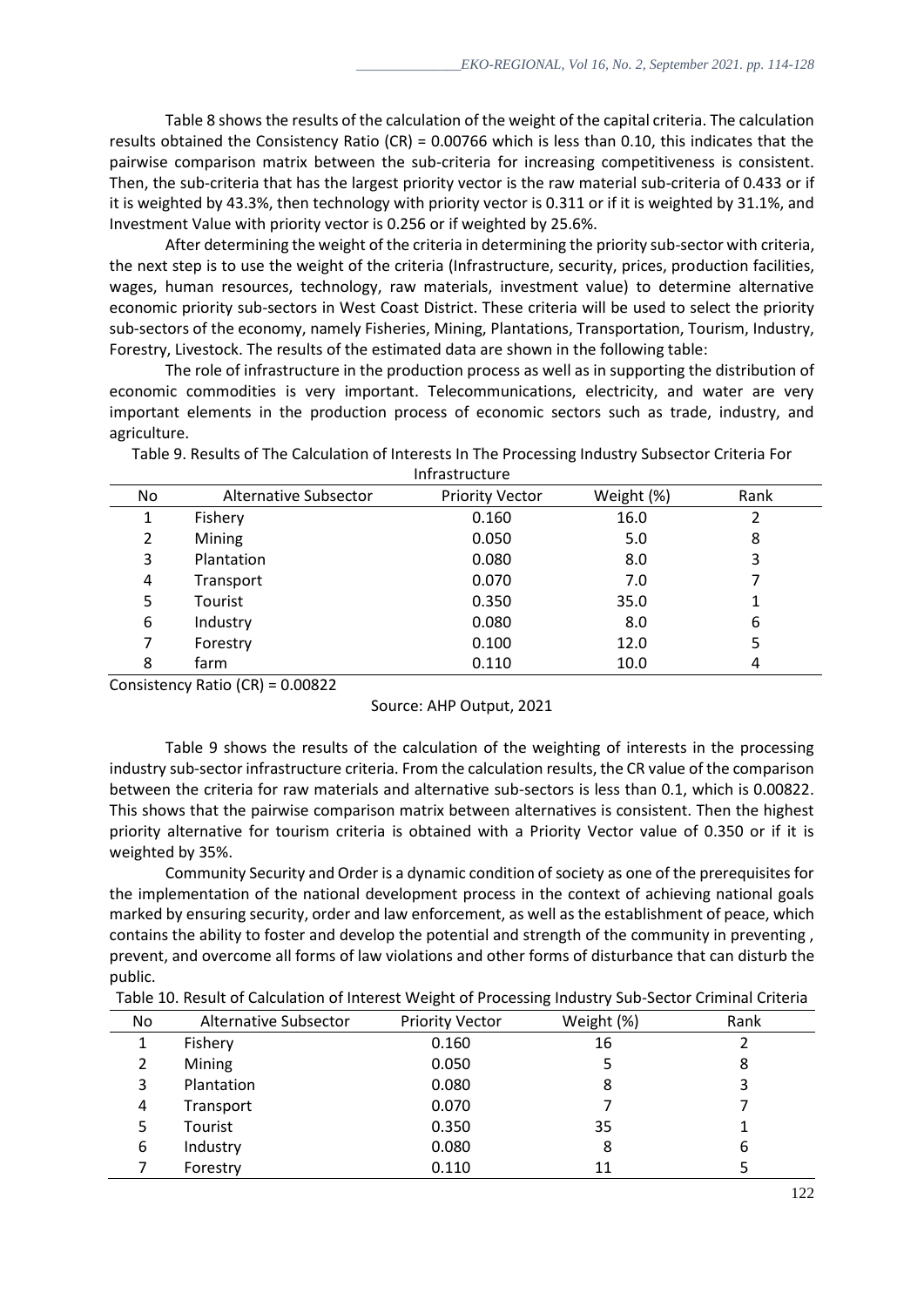| Νo | Subsector   | Vector     | (% )  | Dへいし |
|----|-------------|------------|-------|------|
|    | Alternative | 1.0.0.0.01 | Weig. | ланк |
|    | tarm        | 0.100      | ⊥∪    |      |

Consistency Ratio (CR) = 0.061

Source: AHP Output, 2021

Table 10 shows the results of the calculation of the weighting of the interests of the processing industry sub-sector of the security criteria. From the calculation results, the CR value of the comparison between the safety criteria is less than 0.1, which is 0.061. This shows that the pairwise comparison matrix between alternatives is consistent. Then the highest priority alternative for security criteria is obtained, namely the tourism sub-sector with a Priority Vector value of 0.350 or if it is weighted by 35.0%.

| No | Alternative Subsector | <b>Priority Vector</b> | Weight (%) | Rank |
|----|-----------------------|------------------------|------------|------|
| 1  | Fishery               | 0.210                  | 21         | 2    |
| 2  | Mining                | 0.010                  |            | 8    |
| 3  | Plantation            | 0.150                  | 15         | 4    |
| 4  | Transport             | 0.050                  | 5          |      |
| 5  | Tourist               | 0.270                  | 27         |      |
| 6  | Industry              | 0.060                  | 6          | 6    |
|    | Forestry              | 0.070                  |            | 5    |
| 8  | farm                  | 0.180                  | 18         | 3    |

Consistency Ratio (CR) = 0.06

## Source: AHP Output, 2021

Table 11 shows the results of the calculation of the weighting of interests in the processing industry sub-sector price criteria. From the results of the AHP calculation, the CR value of the comparison between the quality criteria of the workforce against the alternative sub-sectors for all expert groups, namely the government, private sector, and community institutions is less than 0.1, which is 0.06. This shows that the pairwise comparison matrix between alternatives is consistent. Then the highest priority alternative for the price criteria is obtained, namely the tourism sub-sector with a Priority Vector value of 0.270 or if it is weighted by 27%.

| Table 12. Result of Calculation of Interest Weight of Processing Industry Sub-Sector Criteria for |
|---------------------------------------------------------------------------------------------------|
| <b>Production Facilities</b>                                                                      |

| <b>No</b> | <b>Alternative Subsector</b> | <b>Priority Vector</b> | Weight (%) | Rank |  |
|-----------|------------------------------|------------------------|------------|------|--|
|           | Fishery                      | 0.230                  | 23         |      |  |
| 2         | Mining                       | 0.030                  | 3          | 8    |  |
| 3         | Plantation                   | 0.180                  | 18         | 3    |  |
| 4         | Transport                    | 0.050                  | 5          | 6    |  |
| 5         | Tourist                      | 0.300                  | 30         |      |  |
| 6         | Industry                     | 0.040                  | 4          |      |  |
|           | Forestry                     | 0.070                  |            | 5    |  |
| 8         | farm                         | 0.100                  | 10         | 4    |  |

Consistency Ratio (CR) = 0.031

Source: AHP Output, 2021

Table 12 shows the results of the calculation of the weighting of interests in the processing industry sub-sector criteria for production facilities. From the results of the AHP calculation, the CR value of the comparison between the criteria for the production value of the alternative sub-sector is less than 0.1, which is 0.031. This shows that the pairwise comparison matrix between alternatives is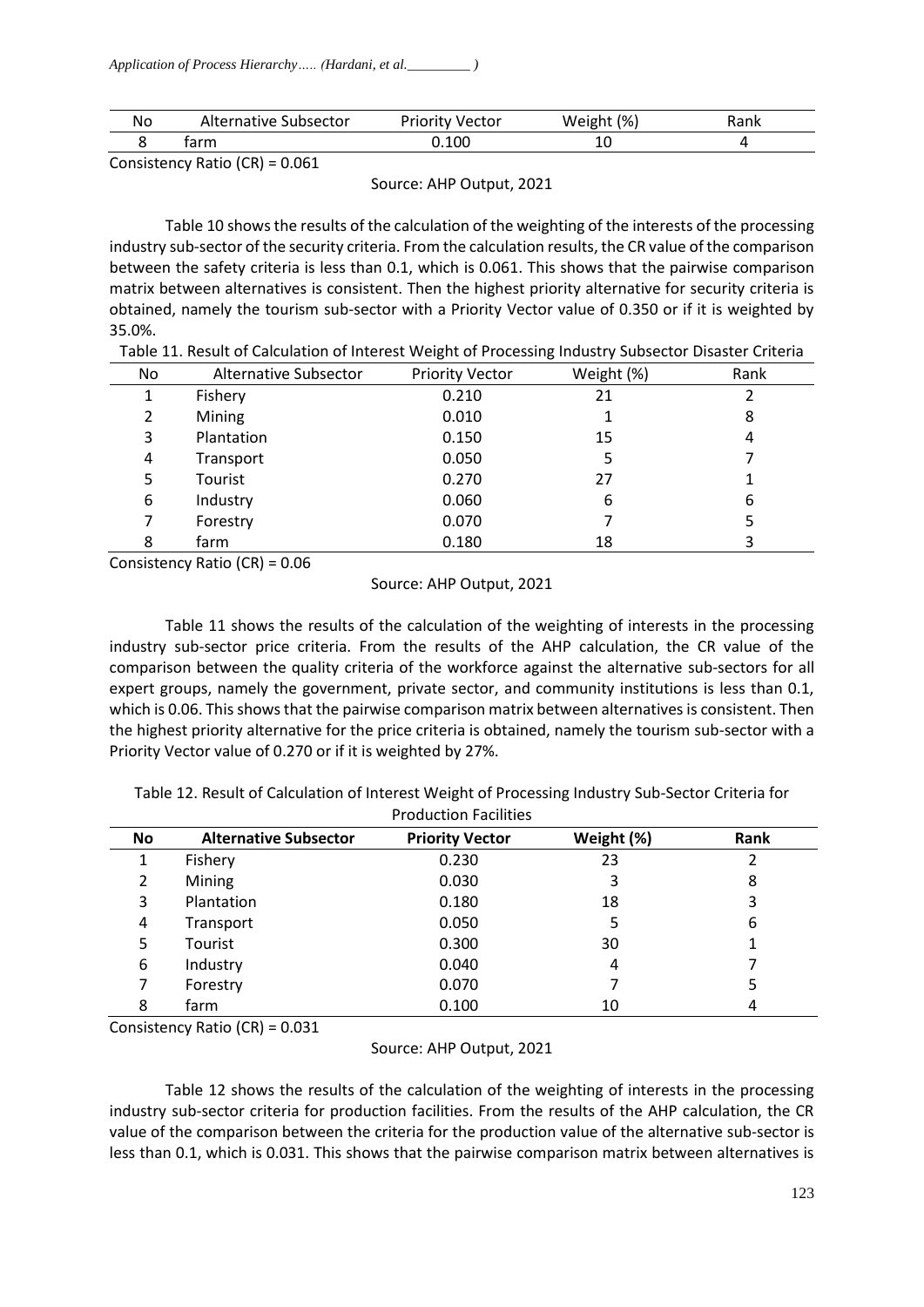consistent. Then the highest priority alternative for the production criteria is obtained, namely the Tourism sub-sector with a Priority Vector value of 0.300 or if it is weighted by 30%.

| No | <b>Alternative Subsector</b> | <b>Priority Vector</b> | Weight (%) | -<br>Rank |
|----|------------------------------|------------------------|------------|-----------|
|    | Fishery                      | 0.190                  | 19         |           |
|    | Mining                       | 0.020                  |            | 8         |
|    | Plantation                   | 0.150                  | 15         |           |
| 4  | Transport                    | 0.050                  | 5          | 6         |
|    | Tourist                      | 0.350                  | 35         |           |
| 6  | Industry                     | 0.030                  | 3          |           |
|    | Forestry                     | 0.090                  | 9          |           |
| 8  | farm                         | 0.120                  | 12         | 4         |

Table 13. Result of Calculation of Interest Weight of Processing Industry Subsector Wage Criteria

Consistency Ratio (CR) = 0.0281

#### Source: AHP Output, 2021

Table 13 shows the results of the calculation of the weight of interest in the processing industry sub-sector of wage criteria. From the results of the AHP calculation, the CR value of the comparison between wage criteria against alternative sub-sectors is less than 0.1, which is 0.0281. This shows that the pairwise comparison matrix between alternatives is consistent. Then the highest priority alternative for wage criteria is obtained, namely the Tourism sub-sector with a Priority Vector value of 0.350 or if it is weighted by 35%.

This is like the results of Sihotang's linear research in a study entitled Analysis of the Planning Strategy for the Development of the Processing Industry Subsector in South Tangerang City. is on the growth of its sub-sector, and the sub-criteria of science and technology is something that must be prioritized. For alternative industrial sub-sectors, the focus is on the food and beverage industry in South Tangerang City itself.

| No | <b>Alternative Subsector</b> | <b>Priority Vector</b> | Weight (%) | Rank |
|----|------------------------------|------------------------|------------|------|
|    | Fishery                      | 0.150                  | 15         | 3    |
|    | Mining                       | 0.020                  |            | 8    |
| 3  | Plantation                   | 0.200                  | 20         | 2    |
| 4  | Transport                    | 0.080                  | 8          | 6    |
| 5  | Tourist                      | 0.280                  | 28         |      |
| 6  | Industry                     | 0.060                  | 6          |      |
|    | Forestry                     | 0.100                  | 10         | 5    |
| 8  | farm                         | 0.110                  | 11         | 4    |

Table 14. Result of Calculation of Interest Weight of Processing Industry Sub-Sector HR Criteria

Consistency Ratio (CR) = 0.0892

Source: AHP Output, 2021

Table 14 shows the results of the calculation of the weighting of interests in the processing industry sub-sector of HR criteria. From the results of the AHP calculation, the CR value of the comparison between the criteria for the investment value of the alternative sub-sector is less than 0.1, which is 0.0829. This shows that the pairwise comparison matrix between alternatives is consistent. Then the highest priority alternative for HR criteria is obtained, namely the Tourism sub-sector with a Priority Vector value of 0.280 or if it is weighted by 28%.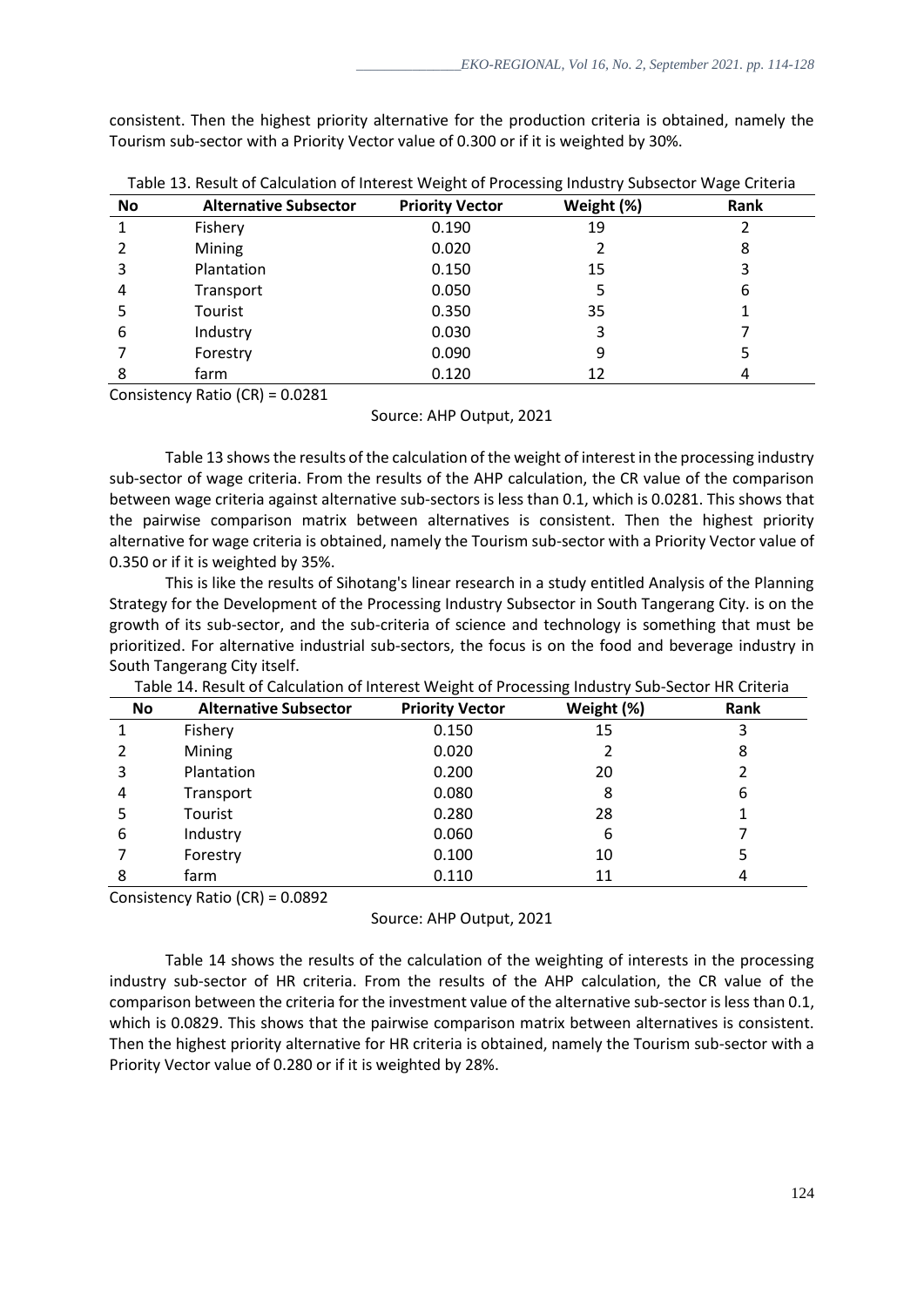|    |                              | ------                 |            |      |  |
|----|------------------------------|------------------------|------------|------|--|
| No | <b>Alternative Subsector</b> | <b>Priority Vector</b> | Weight (%) | Rank |  |
|    | Fishery                      | 0.200                  | 20         | 2    |  |
|    | Mining                       | 0.060                  | 6          | 7    |  |
| 3  | Plantation                   | 0.150                  | 15         | 3    |  |
| 4  | Transport                    | 0.030                  | 3          | 8    |  |
| 5  | Tourist                      | 0.250                  | 25         |      |  |
| 6  | Industry                     | 0.090                  | 9          | 6    |  |
|    | Forestry                     | 0.120                  | 12         | 4    |  |
| 8  | farm                         | 0.100                  | 10         | 5    |  |
|    |                              |                        |            |      |  |

Table 15. Result of Calculation of Interest Weight of Processing Industry Subsector Technology Criteria

Consistency Ratio (CR) = 0.0987

Source: AHP Output, 2021

Table 15 shows the results of the calculation of the weighting of interests in the processing industry sub-sector technology criteria. With the CR value, the comparison between infrastructure criteria and sub-sector alternatives for all expert groups, namely the government, private sector, and community institutions, is less than 0.1, which is 0.0987. This shows that the pairwise comparison matrix between alternatives is consistent. Then the highest priority alternative for the Technology criteria is obtained, namely the Tourism sub-sector with a Priority Vector value of 0.250 or if it is weighted by 25%.

Table 16. Result of Calculation of Interest Weight of Processing Industry Sub-Sector Criteria for Raw Materials

| No | <b>Alternative Subsector</b> | <b>Priority Vector</b> | Weight (%) | Rank |  |
|----|------------------------------|------------------------|------------|------|--|
|    | Fishery                      | 0.220                  | 22         |      |  |
| 2  | Mining                       | 0.020                  |            | 8    |  |
| 3  | Plantation                   | 0.090                  | 9          | 5    |  |
| 4  | Transport                    | 0.080                  | 8          | 6    |  |
| 5  | Tourist                      | 0.240                  | 24         |      |  |
| 6  | Industry                     | 0.070                  |            |      |  |
|    | Forestry                     | 0.100                  | 10         | 4    |  |
| 8  | farm                         | 0.180                  | 18         | 3    |  |

Consistency Ratio (CR) = 0.0277

Source: AHP Output, 2021

Table 16 shows the results of the calculation of the weighting of interests in the processing industry subsector criteria for raw materials. From the results of the AHP calculation, the CR value of the comparison between the bureaucratic criteria and the alternative sub-sector is less than 0.1, which is 0.0277. This shows that the pairwise comparison matrix between alternatives is consistent. Then the highest priority alternative is obtained for the raw material criteria, namely the tourism sub-sector with a Priority Vector value of 0.240 or if it is weighted by 24%.

Table 17. Result of Calculation of Interest Weight of Processing Industry Subsector Investment Value

| Criteria  |                              |                        |            |      |  |  |
|-----------|------------------------------|------------------------|------------|------|--|--|
| <b>No</b> | <b>Alternative Subsector</b> | <b>Priority Vector</b> | Weight (%) | Rank |  |  |
|           | Fishery                      | 0.250                  | 25         |      |  |  |
|           | Mining                       | 0.020                  |            | 8    |  |  |
| 3         | Plantation                   | 0.100                  | 10         | 4    |  |  |
| 4         | Transport                    | 0.030                  |            |      |  |  |
|           | Tourist                      | 0.330                  | 33         |      |  |  |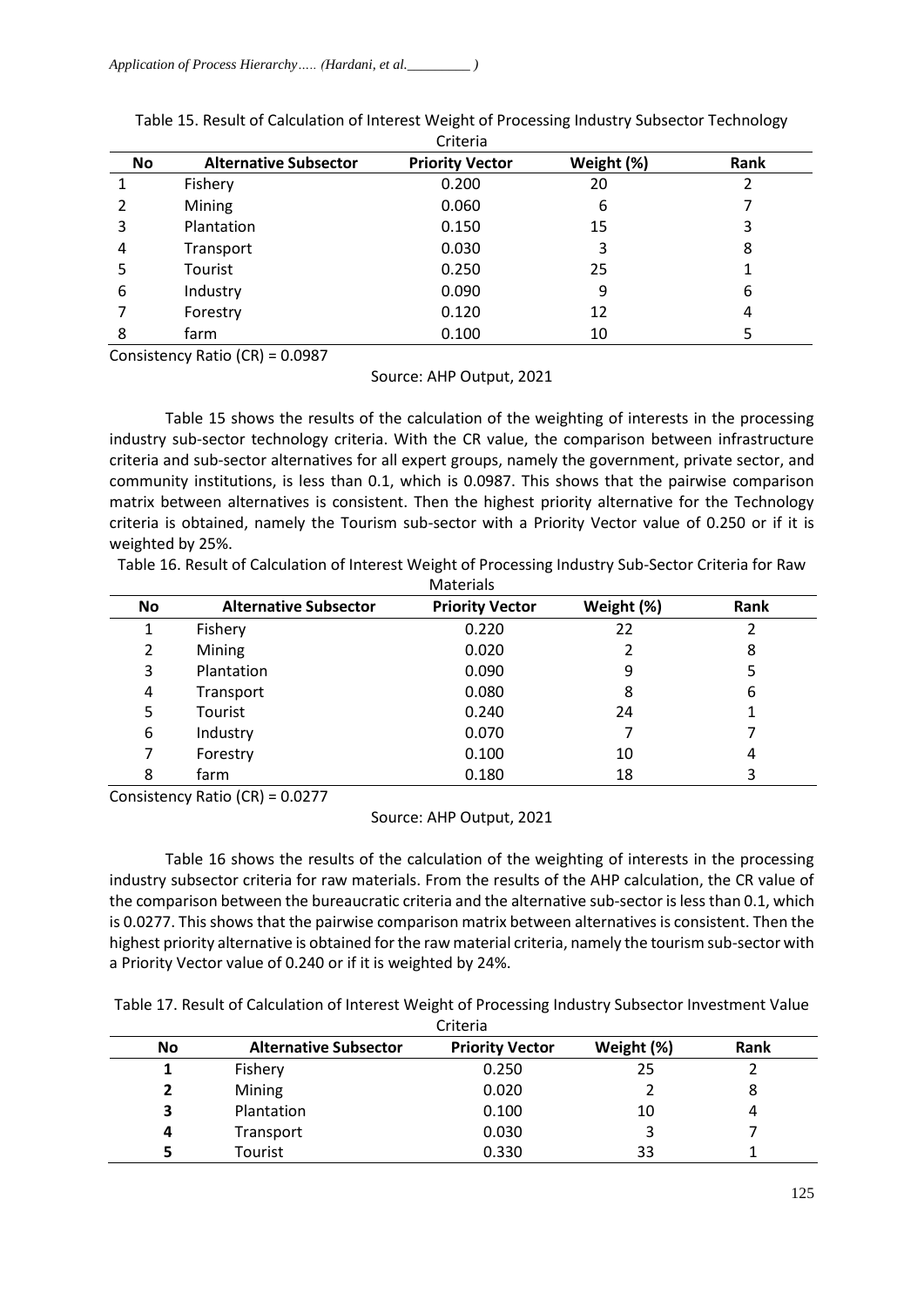| No | <b>Alternative Subsector</b> | <b>Priority Vector</b> | Weight (%) | Rank |  |
|----|------------------------------|------------------------|------------|------|--|
|    | Industry                     | 0.080                  |            |      |  |
|    | Forestry                     | 0.060                  |            | ь    |  |
|    | tarm                         | 0.130                  | 13         |      |  |
|    |                              |                        |            |      |  |

Consistency Ratio (CR) = 0.0871

Source: AHP Output, 2021

Table 17 shows the results of the calculation of the weighting of interests in the processing industry subsector of investment value criteria. From the results of the AHP calculation, the CR value of the comparison between HR criteria and alternative sub-sectors is less than 0.1, which is 0.0871. This shows that the pairwise comparison matrix between alternatives is consistent. Then the highest priority alternative is obtained for the Investment Value criteria, namely the Tourism sub-sector with a Priority Vector value of 0.330 or if it is weighted by 33%.

Based on all the criteria choices made in determining the priority or superior sub-sectors, the total criteria selection factors are obtained, namely:



Figure 5. Total Matrix of Process Hierarchy Analysis.

Based on regional development goals, the tourism sector has a weighted value of 0.150, this shows that the tourism sector in West Coast District is the sector most desired by the community to be developed. And the sector with the lowest value weight is the mining sector.

Research with similar results was carried out by Pradigda, in 2016 conducting research on Strategic Development Planning for Regional Superior Products, Studies at the Industry and Trade Office of Blitar District. This study aims to determine the superior product that is prioritized or called the priority superior product in Blitar District, which is the location for its development. The analytical method used in this research is shift-share analysis and Analytical Hierarchy Process (AHP). The results of this research are, which includes the leading commodity of Blitar District is coconut shell craft, and the priority development strategy of coconut shell craft based on the SWOT matrix, namely the strategy Strength-Opportunity (SO).

# **CONCLUSIONS**

Theory Zamor (1985) which states that community participation in development will help in the development process can be seen through this research, in this study the role of the community is seen by asking for their opinion on the priority economic sector to be built and developed. Based on public perception, there are several economic sectors that are expected to be prioritized for the development of the economic sector.

Based on the calculation results, it is obtained that the priority sub-sectors that want to be developed from the economic sector in the west coast district, in regional development, the community wants the economic sector to be developed is a sector with labor absorption, with a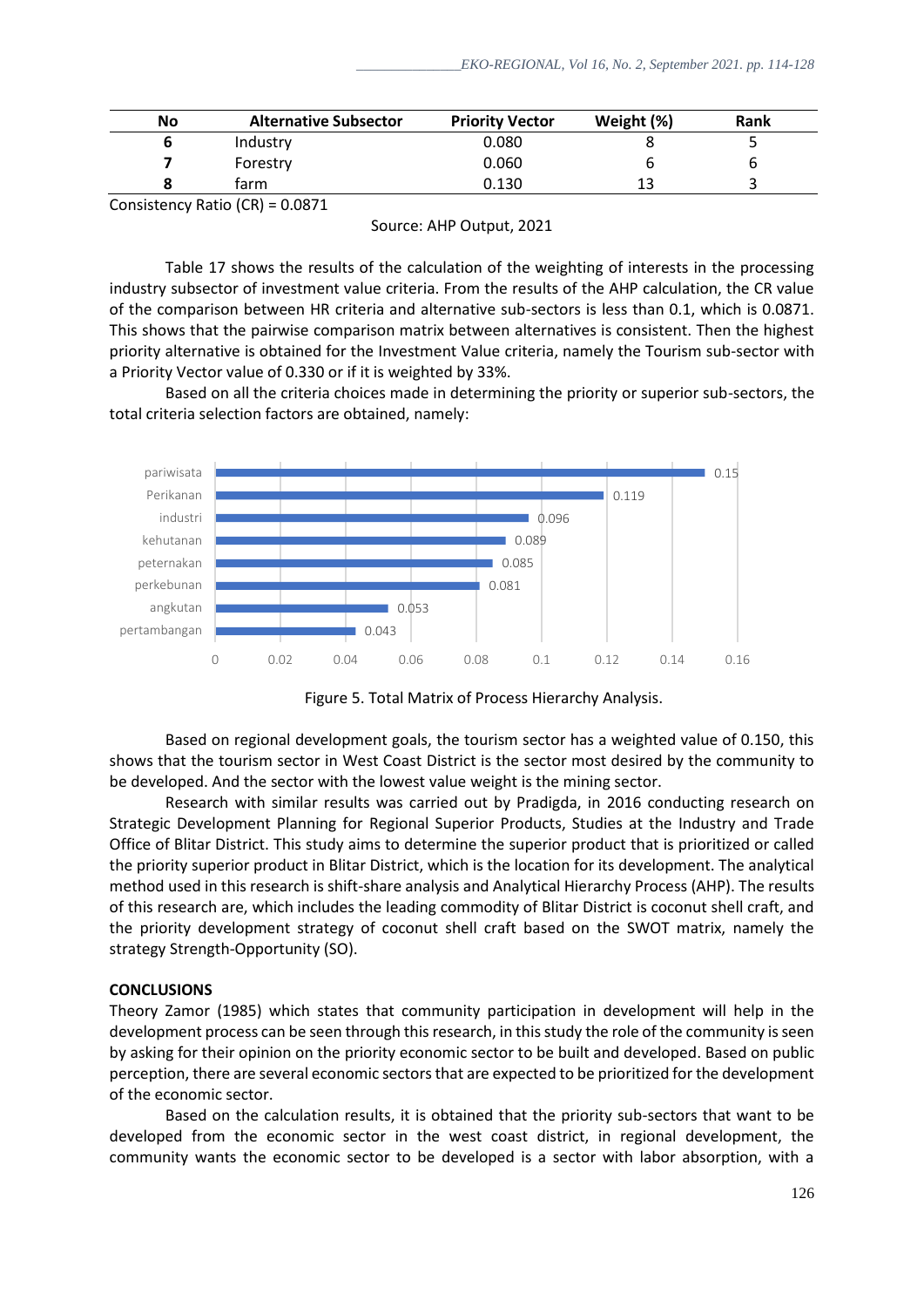weighting value of market availability of 44.1%, this shows public perception the development of the economic sector is to absorb labor, the community wants the development of the economic sector to absorb labor. Based on the data in figure 1 shows the open unemployment rate which has increased from 2019 to 2021. Then followed by Environmental Quality with a weighted value of 31.6%, and capital criteria with a weighted value of 24.3%. In the context of economic development in the West Coast District, the criteria that are used as the focus are employment, by concentrating on the growth of its sub-sector. Furthermore, from the sub-sector the main criteria are HR with a weighted value ofof 54.7%, this is in accordance with the existing theory in economics, that good human resources will increase the absorption of labor which results in a decrease in the unemployment rate. The economic sub-sector that is the priority of development based on public perception is the tourism sector with a weighting value of 0.15, followed by the fisheries sector with a weighting of 0.119 and the industrial sector 0.096.

## **ACKNOWLEDGEMENT**

Thanks to the adviser who always give encouragement and support to the Prof. Dr. Toto Gunarto, S.E., M. Si. and Dr. Neli Aida, S.E., M. on the evaluation of this article, thanks also to the Faculty of Economics and Business, Master of Economics, University of Lampung, Indonesia.

#### **REFERENCES**

- Ahmad, Zaini. 2018. "Determination of the Economic Sector in East Kalimantan, Indonesia." Journal of Chinese Economic and Foreign Trade Studies 11(3):182–201. doi:10.1108/jcefts-01-2018-0001.
- Ahmadi Esfahani, Navid, and Mohsen Shahandashti. 2020. "Post-Hazard Labor Wage Fluctuations: A Comparative Empirical Analysis among Different Sub-Sectors of the US Construction Sector." Journal of Financial Management of Property and Construction 25(3):313–30. doi:10.1108/JFMPC-07-2019-0063.
- Arsyad, Lincoln. 1999. Introduction to Regional Economic Planning and development. BPFE-Yogyakarta. Yogyakarta.
- Hambali, A., SM Sapuan, N. Ismail, and Y. Nukman. 2009. "Application of Analytical Hierarchy Process (AHP) and Sensitivity Analysis for Selecting the Best Design Concepts during Conceptual Design Stage." Multidiscipline Modeling in Materials and Structures 5(3):289–94. doi:10.1163/157361109789017032.
- Kim, Eunja, Changfeng Chen, Tao Pang, and Young Hee Lee. 1999. "Ordering of Dimer Vacancies on the Si(100) Surface." Physical Review B - Condensed Matter and Materials Physics 60(12):8680–85. doi:10.103/PhysRevB.60.8680.
- Liu, Linda Boardman, Paul Berger, Amy Zeng, and Arthur Gerstenfeld. 2008. "Applying the Analytic Hierarchy Process to the Offshore Outsourcing Location Decision." Supply Chain Management 13(6):435–49. doi: 10.1108/13598540810905697.
- Ong, Seow Eng, and Teck Ian Chew. 1996. "Singapore Residential Market: An Expert Judgmental Forecast Incorporating the Analytical Hierarchy Process." Journal of Property Valuation and Investment 14(1):50–66.
- Resbeut, Mathieu, and Philippe Gugler. 2016. "Impact of Clusters on Regional Economic Performance." Competitiveness Review 26(2):188–209. doi:10.1108/cr-09-2015-0078.
- Sevkli, Mehmet, SC Lenn. Koh, Selim Zaim, Mehmet Demirbag, and Ekrem Tatoglu. 2008. "Hybrid Analytical Hierarchy Process Model for Supplier Selection." Industrial Management and Data Systems 108(1):122–42. doi: 10.1108/02635570810844124.
- Siregar, 2006, "Improving Economic Structure and Growth: Encouraging Investment and Creating Jobs", Journal of Political Economy and Finance, INDEF, Jakarta.
- Snowden, Kate. 2007. "Competitiveness Review: An International Business Journal Changes Publisher." Competitiveness Review 17(1/2). doi:10.1108/cr.2007.34717aaa.001.
- Spee, Roel, and Wim Douw. 2004. "Cost-Reduction Location Strategies." Journal of Corporate Real Estate 6(1):30–38. doi:10.1108/14630010410812225.